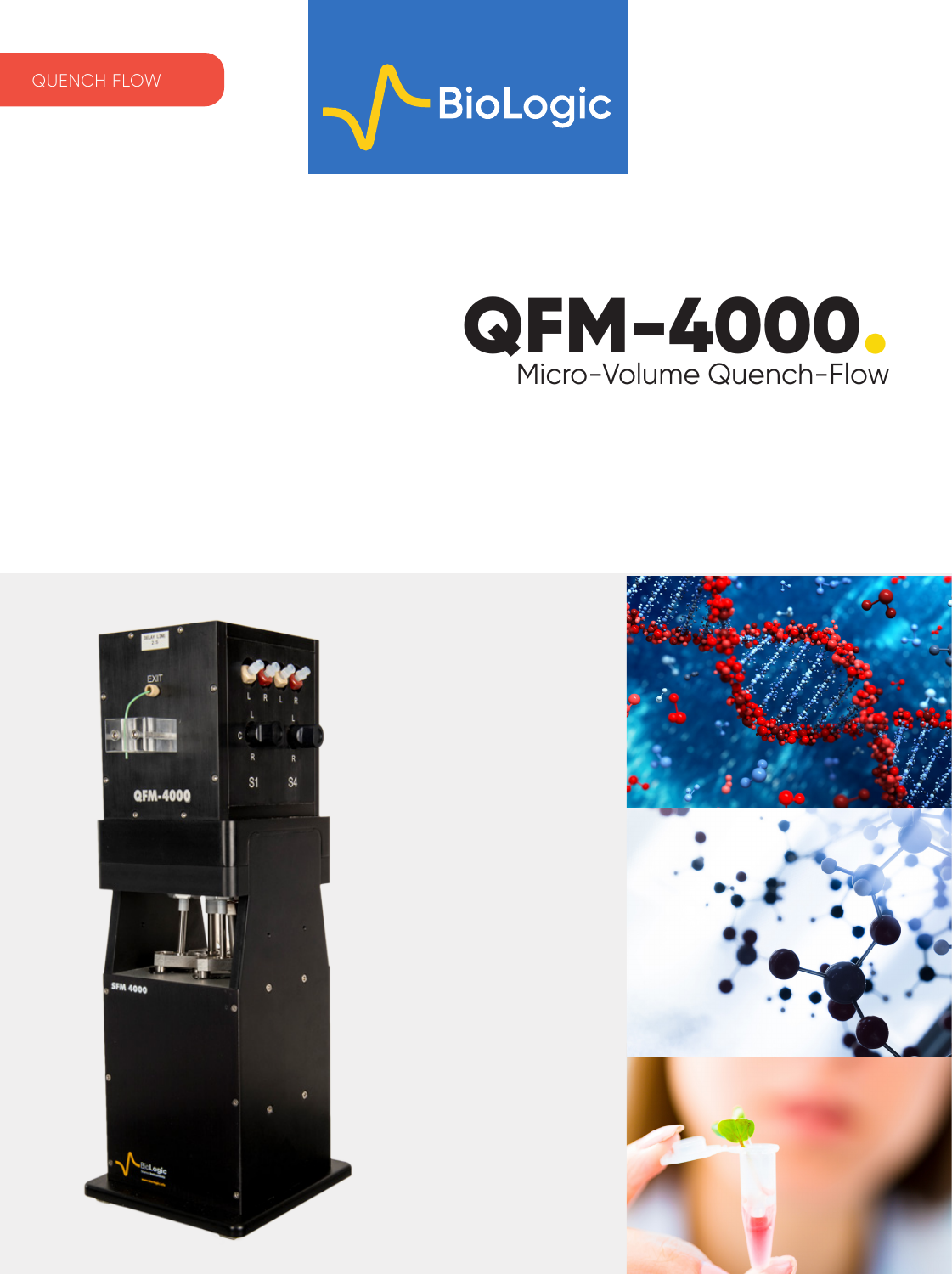## Save time, money *and* samples!

A combination of innovative technology and high performance has made BioLogic a benchmark for Rapid Kinetics product design for over 35 years.

Standout technology such as independent stepping motors, EMFA\* method and CD kinetics allow rapid kinetics users to work faster, more efficiently and save precious samples.

While products such as the  $SFM-4000/Q$  have set quality standards for triple mixing experiments such as De/H exchange, older QFM models have been known as instruments of choice for microvolume operation for many years. The QFM-4000 capitalizes on this success and exploits the latest SFM-series technology.

The advanced design of the QFM-4000 allows the measurement of chemical reaction rates from a few milliseconds to many minutes. The quench flow technique is widely recognized for analyzing enzymatic reactions, single turnover reactions, and DNA cleavages. It is also widely used to identify reaction intermediates.

The **QFM-4000 is the MUST HAVE instrument** for all single mixing quench-flow applications. It offers the best specifications in the world in terms of sample consumption, user-friendliness, modularity and automation.





#### **Schematic of QFM-4000**

Each syringe is driven by an independent stepping motor.

Solutions are loaded into the instrument using 4 position valves, which are also used to select the traditional quench-flow mode, or extra-small volume mode.

Mixers are specially engineered to provide turbulent mixing over a very large range, so that a single delay line can be used for all ageing times from 4 ms to several seconds.

Reactions are stopped in mixer 2, and the aged solution is flushed through an exit line to a collect device.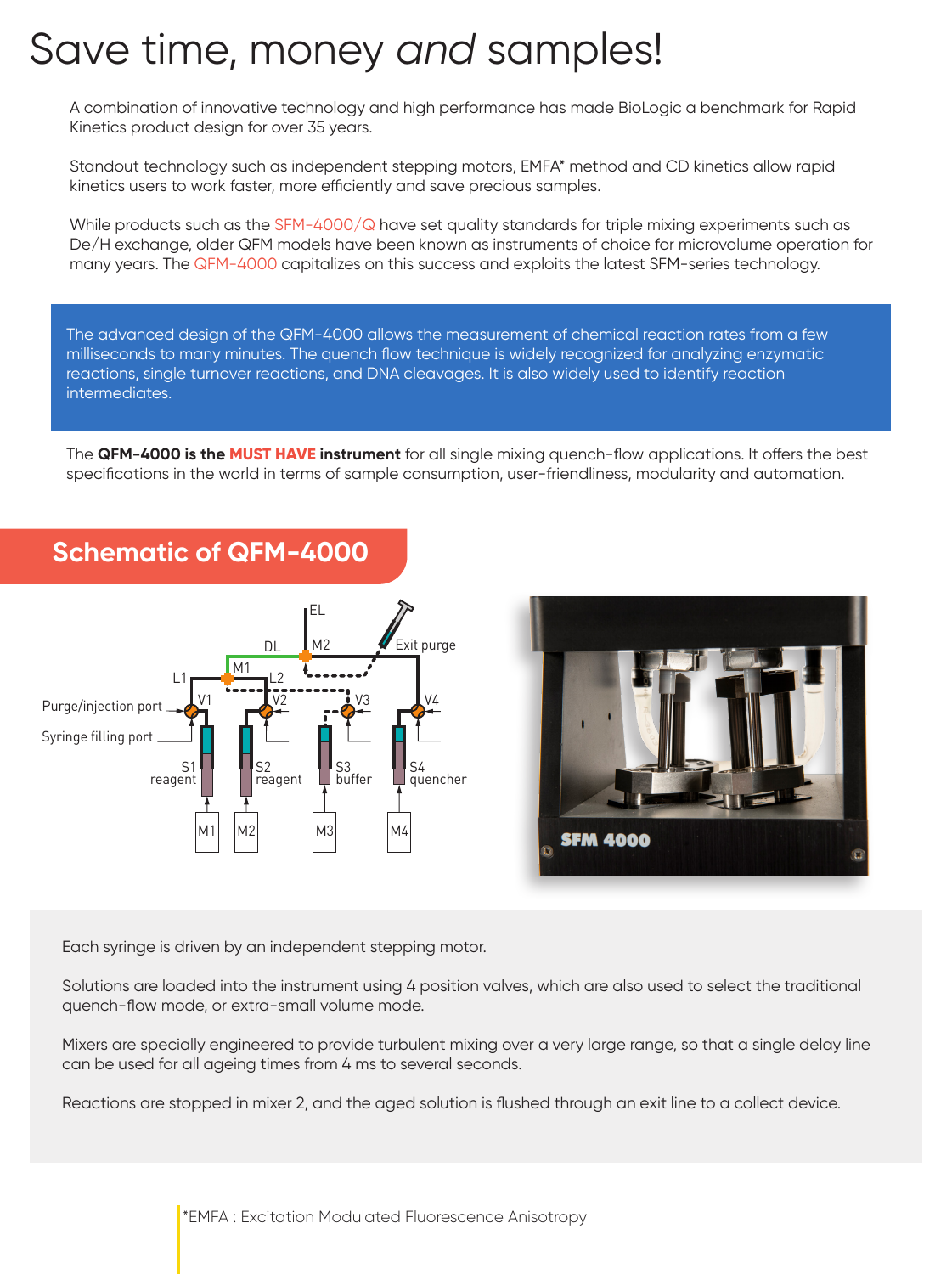## A unique design based on a single delay line

With traditional quench-flow technology, the user must carefully select a delay line within a set to reach the desired ageing time.

The range of ageing times that can be achieved in each line is usually determined by the turbulent/ laminar flow limit, and the user must choose between continuous or interrupted flow mode to age the solutions.

Sample consumption depends on the delay line volume which may be very limiting for applications where samples quantities are precious, or limited.

#### **sub-micro-liter precision**

The QFM-4000 was designed around an innovative, pulse-flow pushing process developed at BioLogic to provide sub-micro-liter precision for sample delivery.

Thanks to this precision, samples are aged by successive aliquots rather than continuously simplifying handling and allowing significant sample consumption reduction as all ageing can be achieved from a very short delay line.

The overall results are outstanding: **using a 3 µl delay line, the user can vary the ageing time from 4 ms to tens of seconds.** 

The QFM-4000 is the only quench flow mixer available with single delay line technology, and represents a major breakthrough for quench-flow techniques.



### **ZERO dead-volume Mode**

An extra-small volume mode is available when sample volumes less than 250 *µ*l are necessary, when users have extremely valuable samples or only 10-15 *µ*l of solutions to perform a single ageing time to catch an intermediate.

The extra-small volume mode uses 10-15 *µ*l of sample for the reaction, plus 10 *µ*l to prime the system. After the reaction is run, the priming component is recovered for future use.

The net sample usage is the same as the amount consumed by the reaction. This means **zero dead volume**, and **no wasted samples**!

#### A **user-friendly** interface

The QFM-4000 uses Bio-Kine software and a USB connected mixer controller. This powerful, comprehensive software is perfect for expert and occasional users alike. Once injection volumes for each syringe have been entered, the user only needs to indicate the desired ageing time. The duration and speed of the phase are then automatically calculated and adjusted to match user settings.

Syringes are completely independent, so washing phases can be added to sequences before, or after, mixing steps. The QFM-4000 has the most user-friendly and user-powerful quench-flow interface on the market.

With only one parameter to change between experiments, a 20 point kinetics set can be performed in less than 10 minutes, with only 220 *µ*l of solutions. **No other system gives you so much control, so easily, and with such small sample quantities.**

|                                                             | Phase 1           | Phase 2                                             | Phase 3                        | Phase 4                | Phase 5                       | <b>Syringes</b><br><b>Volumes</b> |
|-------------------------------------------------------------|-------------------|-----------------------------------------------------|--------------------------------|------------------------|-------------------------------|-----------------------------------|
| time (ms)                                                   | 100               | 2000                                                | 1714                           |                        |                               | full                              |
| Syr. 1 [µ1]                                                 |                   |                                                     | 20                             |                        |                               | $\overline{20}$                   |
| Sw. 2 (ul)                                                  |                   |                                                     | 2n                             |                        |                               | $\overline{20}$                   |
| Syr. 3 full                                                 | 50                |                                                     |                                |                        |                               | 50                                |
| Sw. 4 [µ]]                                                  |                   |                                                     | 20                             |                        |                               | $\overline{20}$                   |
| Ageing                                                      | Manual            | Manual                                              | Auto                           | Auto                   | Auto                          | <b>Auto Ageing time</b>           |
|                                                             |                   |                                                     |                                |                        |                               |                                   |
|                                                             | nff               | <b>n</b> ff                                         | <b>Off</b>                     | <b>n</b> ff            | <b>Off</b>                    |                                   |
| Phase: 2/5                                                  | n#<br>Inset Phase | $0$ ff<br>Total Volume : 0 ul Total Flow Rate : 0.0 | $0$ ff<br><b>Bernove Phase</b> | Off<br>Стеат зеднегосе | $0$ ff<br>Delay Line: 3.5 ul  | 15<br>mx                          |
|                                                             |                   |                                                     |                                | Sequence               | Repeat sequence               |                                   |
| Syringe 1                                                   | ٨                 |                                                     |                                |                        |                               | Times (ms)<br>1                   |
| Svringe 2                                                   | B                 |                                                     |                                | Ready                  | Repeat phase                  |                                   |
| Trigger<br>Sync out<br><b>Swinges contents</b><br>Suringe 3 | <b>Buffer</b>     |                                                     |                                | Single shot            | Repeat number<br>Time between | 1                                 |